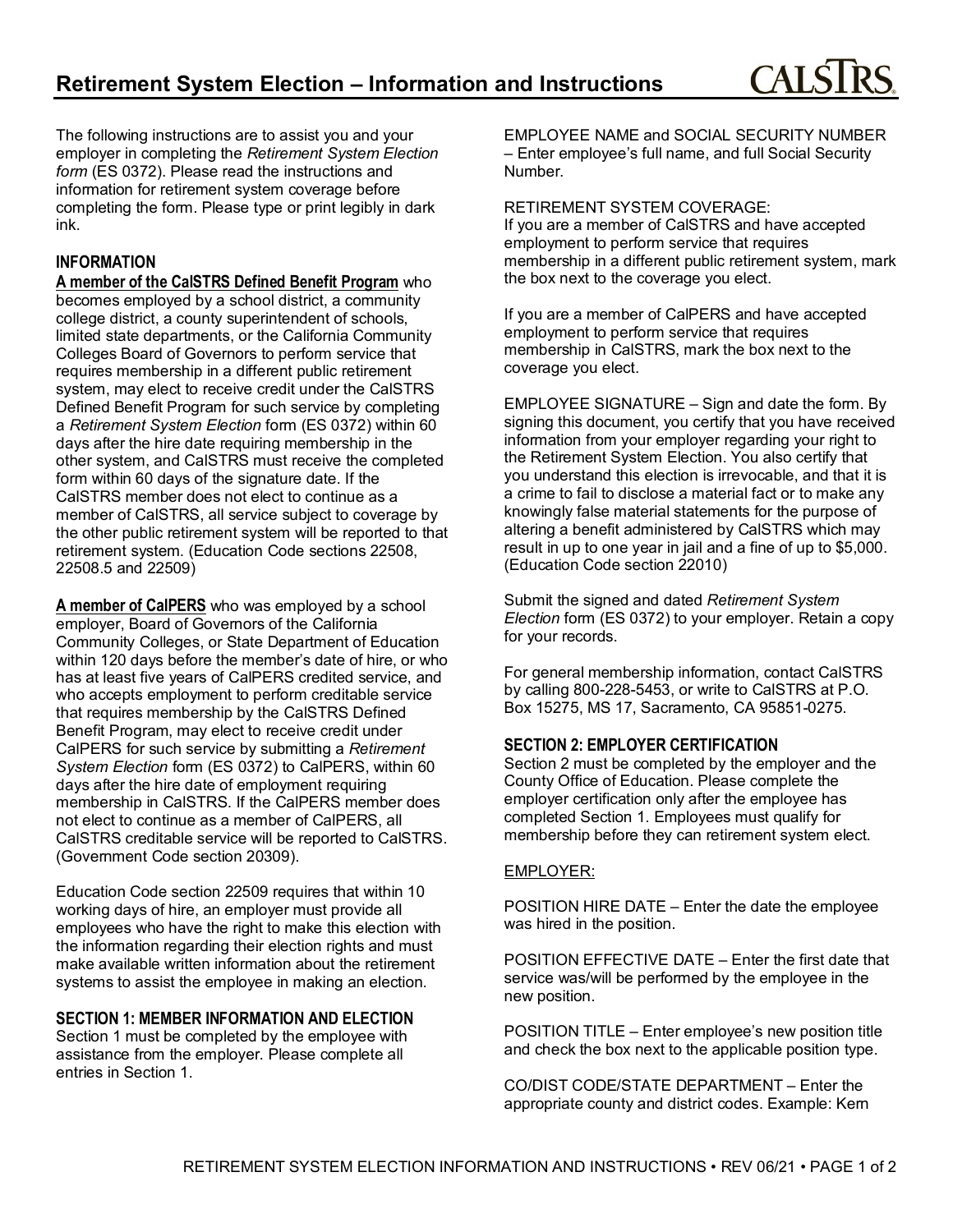CALS<sub>1</sub>

County, Edison Elementary would be 15-012, and CA Department of Education would be 59-174.

EMPLOYER CERTIFICATION – Print school or state official's name, title and phone number, and sign and date the form.

Submit the completed form to the County Office of Education.

If you represent a state department, submit the form directly to CalSTRS and retain a copy of the employee's signed election form.

#### COUNTY OFFICE OF EDUCATION:

Print the County official's name, title and phone number, and sign and date the form.

Retain a copy for your and the employee's files.

### **SUBMIT THE FORM:**

The *Retirement System Election* form (ES 0372) must be submitted to the retirement system elected by the employee. For additional requirements, please see the Information section.

Mail completed forms to: CalSTRS P.O. Box 15275, MS 17 Sacramento, CA 95851-0275

CalPERS P.O. Box 942709 Sacramento, CA 94229-2709

CalSTRS also accepts the form by secure messaging via the Secure Employer Website.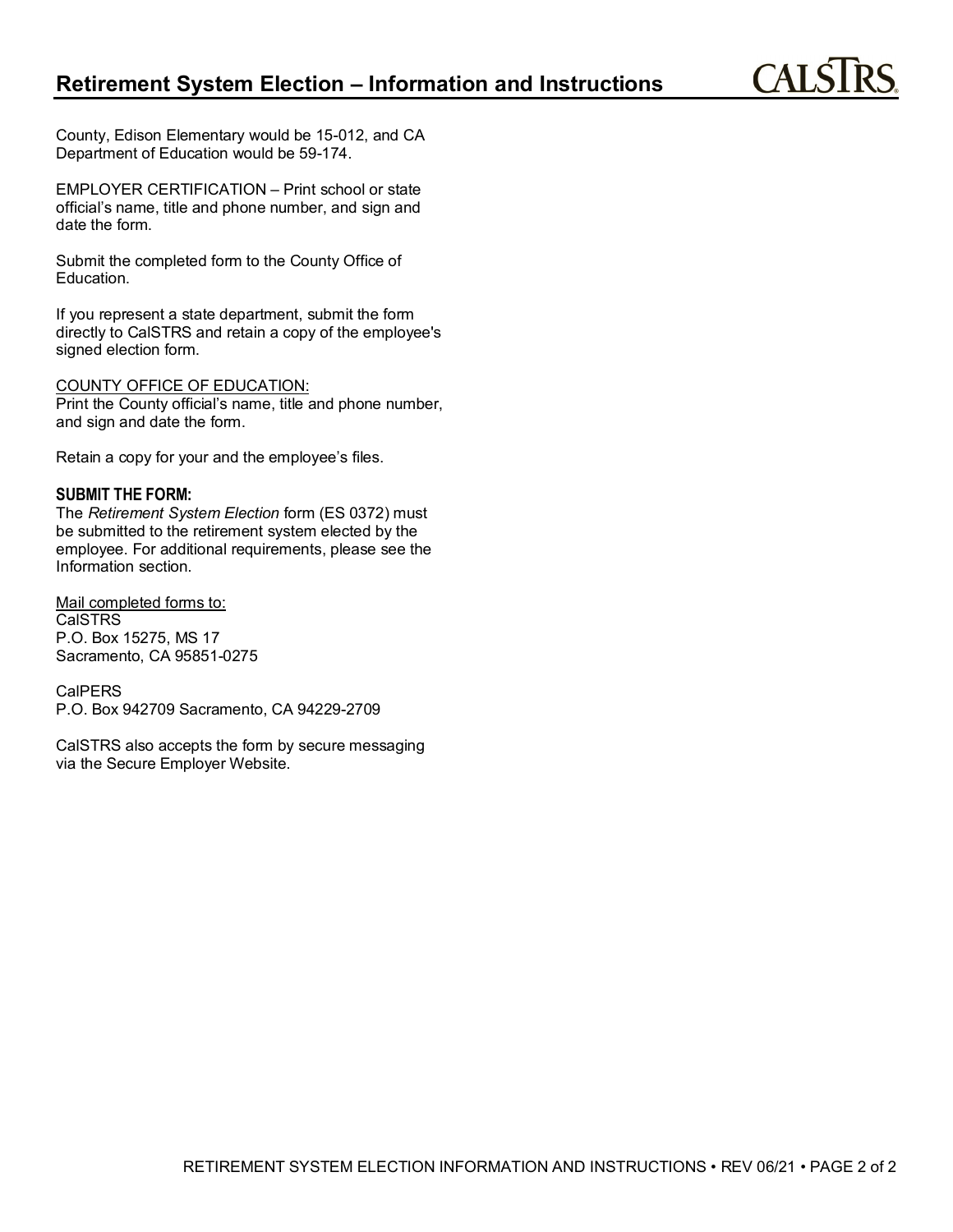**Retirement System Election**<br>ES 0372 REV 06/21



[For CalSTRS' Official Use Only]

## RETIREMENT SYSTEM ELECTION AND ACKNOWLEDGEMENT OF RECEIPT OF RETIREMENT SYSTEM INFORMATION

Please read the attached information and instructions before completing this form. Please type or print legibly in dark ink.

# **SECTION 1: Member Information and Election (to be completed by employee)**

NAME (LAST, FIRST, MIDDLE INITIAL) SOCIAL SECURITY NUMBER

A member of **CalPERS** who was employed by a school employer, Board of Governors of the California Community Colleges or State Department of Education within 120 days before the member's date of hire, or who has

**OR** at least five years of CalPERS credited service,

Government Code section 20309.

**I am a member of CalPERS** who has

continue coverage under CalPERS.

accepted employment to perform service that requires membership in the CalSTRS Defined Benefit Program and am eligible to elect to

as defined in Government Code section 20309, and who is subsequently employed to perform creditable service that requires membership in the Defined Benefit Program of CalSTRS, will have that service credited with CalSTRS unless the member files a written election (within 60 days after the date of hire) to have the service credited with CalPERS, pursuant to

A member of **CalSTRS** who becomes employed in a new position by the same or a different school district, a community college district, a county superintendent of schools, limited state employment or the Board of Governors of the California Community Colleges, as defined in Education Code sections 22508 and 22508.5, to perform service that *requires* membership in a different public retirement system will have that service credited with that other public retirement system unless the member files a written election (within 60 days after the date of hire) to have that service covered by CalSTRS, pursuant to Education Code section 22508(a) or 22508.5(a).

**I am a member of CalSTRS** who has accepted employment to perform service that *requires* membership in a different public retirement system and am eligible to elect to continue retirement system coverage under CalSTRS.

I elect coverage in: (please choose one) □ CA State Teachers' Retirement System (CalSTRS)

□ CA State Teachers' Retirement System □ CA Public Employee's Retirement System (CalPERS) \*

□ CA Public Employee's Retirement System (CalPERS) \*

□ A Different Public Retirement System identified here:

**\_\_\_\_\_\_\_\_\_\_\_\_\_\_\_\_\_\_\_\_\_\_\_\_\_\_\_\_\_\_\_\_\_\_\_**

I elect coverage in: (please choose one)

(CalSTRS)